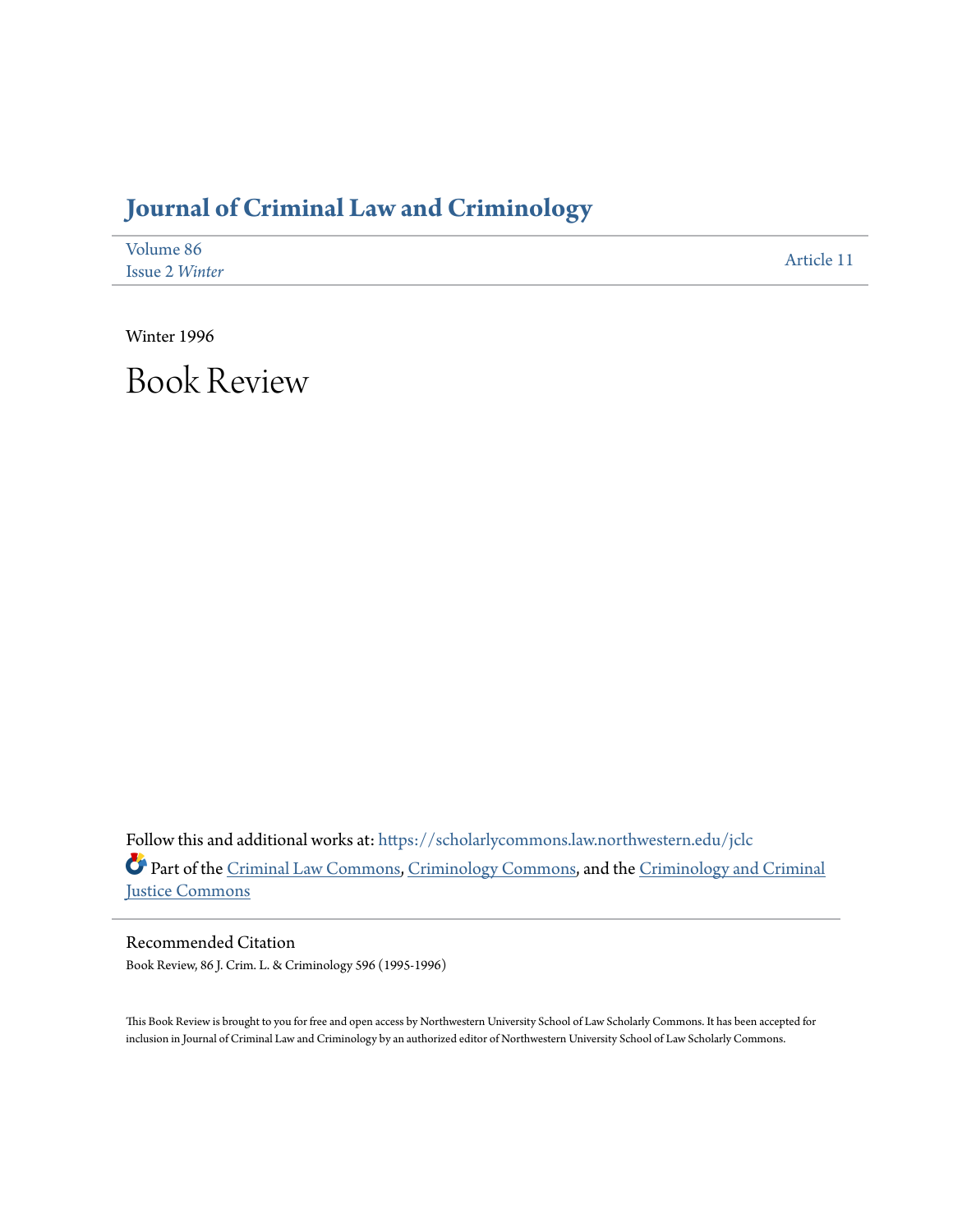## **BOOK REVIEW**

## **THE MYTH OF REPRESSED MEMORY**

## *JAMES E. BEAVER\**

THE MYtH OF REPRESSED MEMORY. By *Elizabeth Loftus and Katherine Ketcham.* St. Martin's Press 1994. **Pp.** 290.

Elizabeth Loftus and Katherine Ketcham have produced another provocative, timely, and persuasive book, *The Myth of Repressed Menmwy.* The book is timely because the United States is riddled with episodes of recaptured memory of child abuse.' The book is persuasive because it primarily consists of a long parade of horribles; shocking examples of families destroyed, probably innocent persons condemned to the penitentiary, and abominable perversions of justice.

Dean Pound, a former Harvard Law School Dean, once observed that the eighteenth century was the Age of Reason, the nineteenth century the Age of Empiricism, and the twentieth century, the Age of Sentiment.<sup>2</sup> There is much evidence of this thesis. In the present century numerous people have been murdered because of their religion, their race, their class, or their beliefs. 3 At least in the thirteenth century Genghis Khan had a more practical purpose: the Mongols needed more pasturage for horses!

It is in this late twentieth century that some psychotherapists, psy-

3 Admittedly, Crusaders murdered Muslims (and *vice versa),* Romans fed Christians to the lions, the Inquisition involved horrors, and the list could be vastly extended. But no century can even approach the 20th in numbers. *See* **DAVID** WIGDOR, RoscOE POUND: PHILOSPHER **OF** LAw 216 (1974); 2 RosCOE **POUND, JURISPRUDENCE** 99-199 (1959).

**<sup>\*</sup>** Professor of Law, Seattle University School of Law. The author wishes to thank Ms. Susan Kern, and Mr. Kelly Kunsch for their research assistance in preparing this review.

*I See* ELIZABETH Lorrus **&** KATHERINE KETCHAM, **THE** MYTH **OF** REPRESSED MEMORY (1994). *See also* Dorothy Rabinowitz, *Wenatchee: A True Stry,* WALL **ST.** J., Sept. **29,** 1995, at A12; Dorothy Rabinowitz, *Wenatchee, A True Story-II*, WALL Sr. J., Oct. 13, 1995, at A12; State v. Michaels, 642 **A.2d 1372** (NJ. 1994); Commonwealth v. Amirault, **612 N.E.2d 631** (Mass. 1993); McMartin v. Children's Institute International, **261** Cal. Rptr. 437 (Cal. Ct. App. 1989), *cert. denied,* 494 U.S. **1057** (1990).

*<sup>2</sup> See* RobertJ. Cottrol **&** Raymond T. Diamond, *The Fifth Auxiliary Right* 104 **YALE** L.J. **985, 1025** (1995); *see also* RUDOLPH **J.** RUMMEL, **DEATH** By **GOVERNMENT** (1994).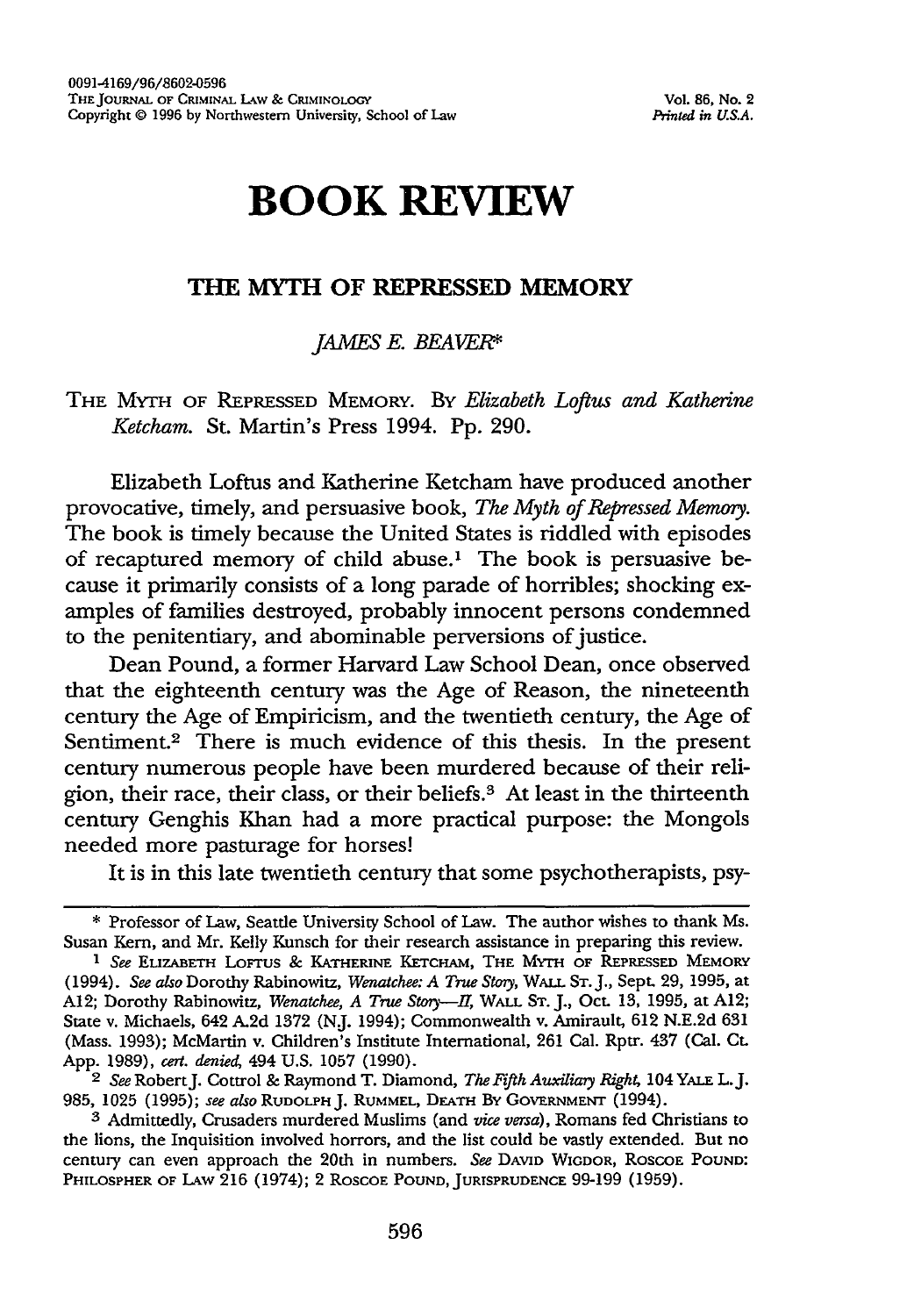chologists, and perhaps a number of politically-correct psychoquacks, have "helped" thousands of people discover "repressed memories" of childhood sexual abuse. Many4 of these "memories" may be false. In the case of certain types of insecure or unsuccessful people, "discovery" of childhood abuse offers a convenient and rewarding scapegoat. As Dr. Richard Gardner, a Clinical Professor of Child Psychiatry at Columbia University, observes:

You're 35 or 40 and your life is all screwed up, and someone offers this very simple solution. "Ah, I never realized I was sexually abused. That explains it all!"--It's a simple answer for the therapist as *well* as the patient.<sup>5</sup>

Across America people are going to jail and families are torn apart because of the revived memory fad in psychology and the therapeutic professions. Events of the forties or sixties or seventies are "recovered" in the 1990s, leading to children suing their parents-and often they are awarded damages. The theory is that when the mind has suffered a horrifying experience, it may bury the memory of the event so deeply in the subconscious that the memory can only be recovered with great effort-therapeutic effort.<sup>6</sup> The recovered memories usually relate to child abuse, though sometimes they may recapture visions of murder and other events.

According to Dr. Loftus, there is no evidence, notwithstanding enormous effort to discover such evidence, that memories of traumatic events are routinely or frequently banished to the subconscious to languish for decades, from whence they are later reliably recovered.7 Dr. Loftus does not assert that child abuse does not occur or that memory of it is never repressed. But she *does* establish through many of her case examples that many of these memories are complete fabrications, usually elicited by overzealous, sometimes incompetent, and often fanatical politically-correct therapists.8

The Loftus book appeared in 1994. Since then, more "repressed memory" cases have received public scrutiny. Perhaps the most famous current instance is the *Amirault* case,9 which would make one or more additional chapters for the Loftus book, and which may be helpful to consider here. Ms. Dorothy Rabinowitz, in a series of articles in

<sup>4</sup> After reading this book, one imagines that a preferable adjective would be "most"

*<sup>5</sup> Notable &9 Quotab/4* WALL ST. J., Jan. 4, 1998, at A8.

**<sup>6</sup>** *See, e.g., ALAN* **BADDELEY,** HUMAN MEMORY. THEORY **AND** PRACrICE **(1990); E.** SUE **BLUME,** SECRET SURVIVORS: **UNCOVERING** INCEST **AND** ITS AFrEREFFECrS **IN** WOMEN (1990).

*<sup>7</sup> See, e.g.,* LoFrus & KETCHUM, *supra* note 1, at 214-15, 218-19. Indeed, on occasion subjects have been *"age-progressed* to seventy or eighty years old and recalled events they had yet to experience." *Id.* at **165.**

*<sup>8</sup> See, e.g., id.* at chs. 6, **9.**

**<sup>9</sup>** Commonwealth v. Amirault, 612 N.E.2d 631 (Mass. 1993).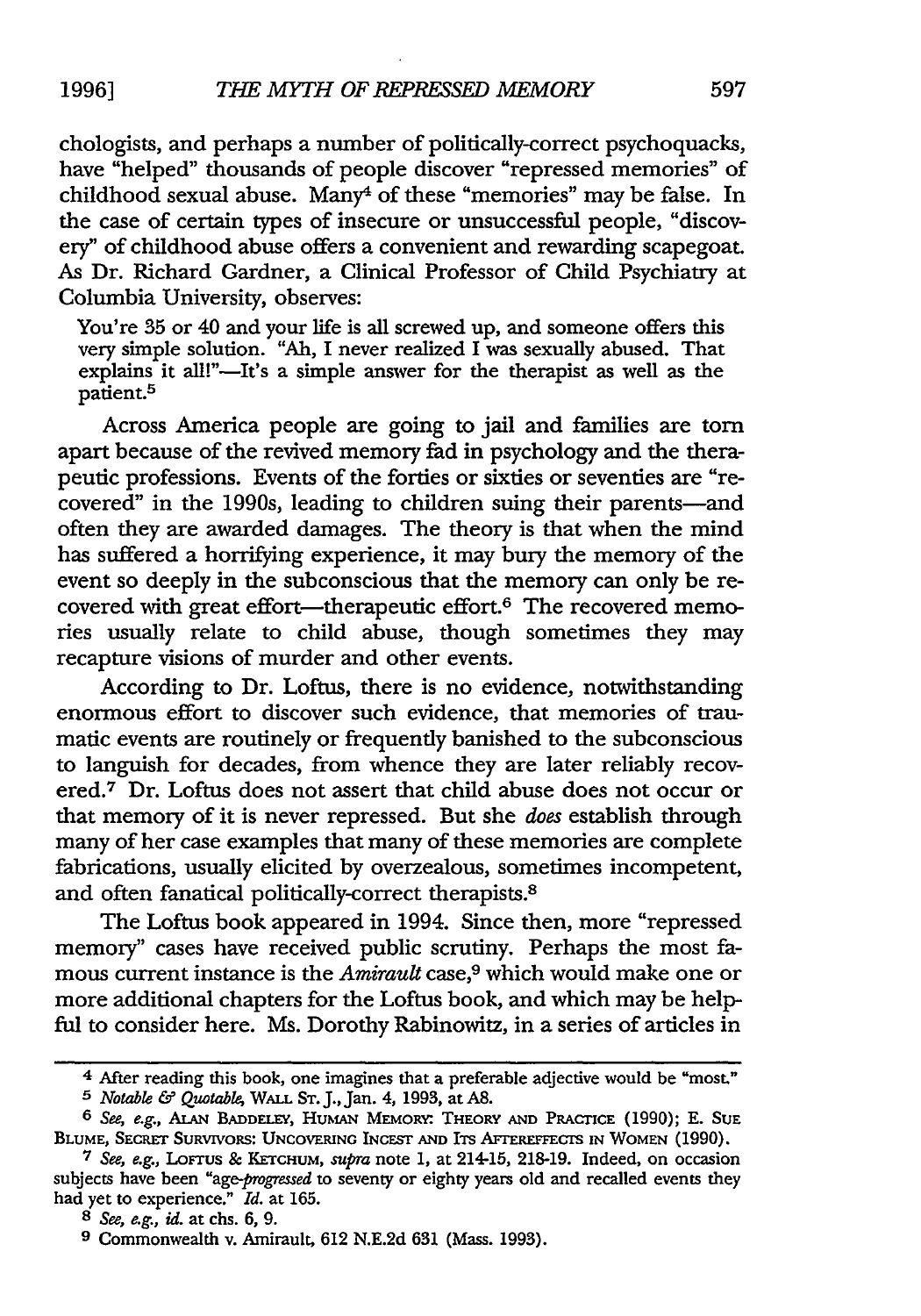the *Wall Street Journal,* of which she is an editor, has lobbied hard for release of the-she says-unjustly convicted Amiraults.<sup>10</sup> The Amirault story concerns the people who ran the Fells Acres Day School in Malden, Massachusetts. The Commonwealth of Massachusetts charged several members of the Amirault family with child abuse at the school. In 1984, the number of the accused, the number of the crimes, and the monstrosity of the offenses, escalated swiftly. Son Gerald was convicted and sentenced to thirty to forty years in 1987. His mother and sister were later sentenced to eight to twenty years each.

The monstrous crimes included raping children with knives---miraculously failing to leave any objective indicia of wounding-and tying a naked child to a tree in front of all the teachers and children, while the Amirault daughter cut the leg off of a squirrel. These offenses were proven by the testimony of children who had undergone therapy.

Police and therapists apparently cooperated in bribing and intimidating witnesses. Ms. Rabinowitz reports that the school's teachers were questioned, but none could be found who saw anything wrong at the school. Although frightened by unsubtle threats from the police, the teachers reported nothing amiss.<sup>11</sup>

The nurses and social workers developed most of the children's allegations of abuse. In the interviews, the children repeatedly said nothing happened, nobody took their clothes off, et cetera. However, the interviewer persisted, perhaps because "[i]n the world of these examiners, children are to be believed only when they say abuse took place. Otherwise, they are described as 'not ready to disclose.'"<sup>12</sup>

The children were given positive *and* negative reinforcement and one child was "played-off' against the others. The interviewer told one child that "Sara had said 'the clown had you girls take your clothes off in the magic room.'"

Child: "No, she's lying."

Nurse: "She's lying? Why would she lie about something like that. **.. ?"** Child: "We didn't do that."

*<sup>10</sup> See, e.g.,* Dorothy Rabinowitz, *A Darkness in Massachusetts,* WALL ST.J.,Jan. **30,** 1995, at **A20** [hereinafter *Darkness];* Dorothy Rabinowitz, *A Darkness in Massachusetts II,* WALL **ST. J.,** Mar. 14, 1995, at A18 [hereinafter *Darkness II*]; Review & Outlook: The Amirault Case, WALL ST.J., Mar. 27, 1995, atA18; *TheAmiraults Got a Tria, Not Justice,* WALL ST.J.,June 16, 1995, at **All** (letters to the editor). Two of the three jailed Amiraults were ordered released by a Superior Courtjudge on 8-29-95. *Justicefor the Amiraults,* WALL **ST.J.,** Aug. **30,** 1995, at A14. Subsequently, the Commonwealth demanded that one of these defendants "return to prison to serve a three-month sentence meted out by prison authorities for supposedly threatening another inmate." *And What About Justice,* WALL ST. **J.,** Sept. 1, 1995. *See also State Needs Help in Child Sex Case,* TAcOMA NEWS TRIB., Aug. **30,** 1995, at **A9.**

**<sup>11</sup>** *See Darkness, supra* note 10, at **A20.**

<sup>12</sup> *Id.*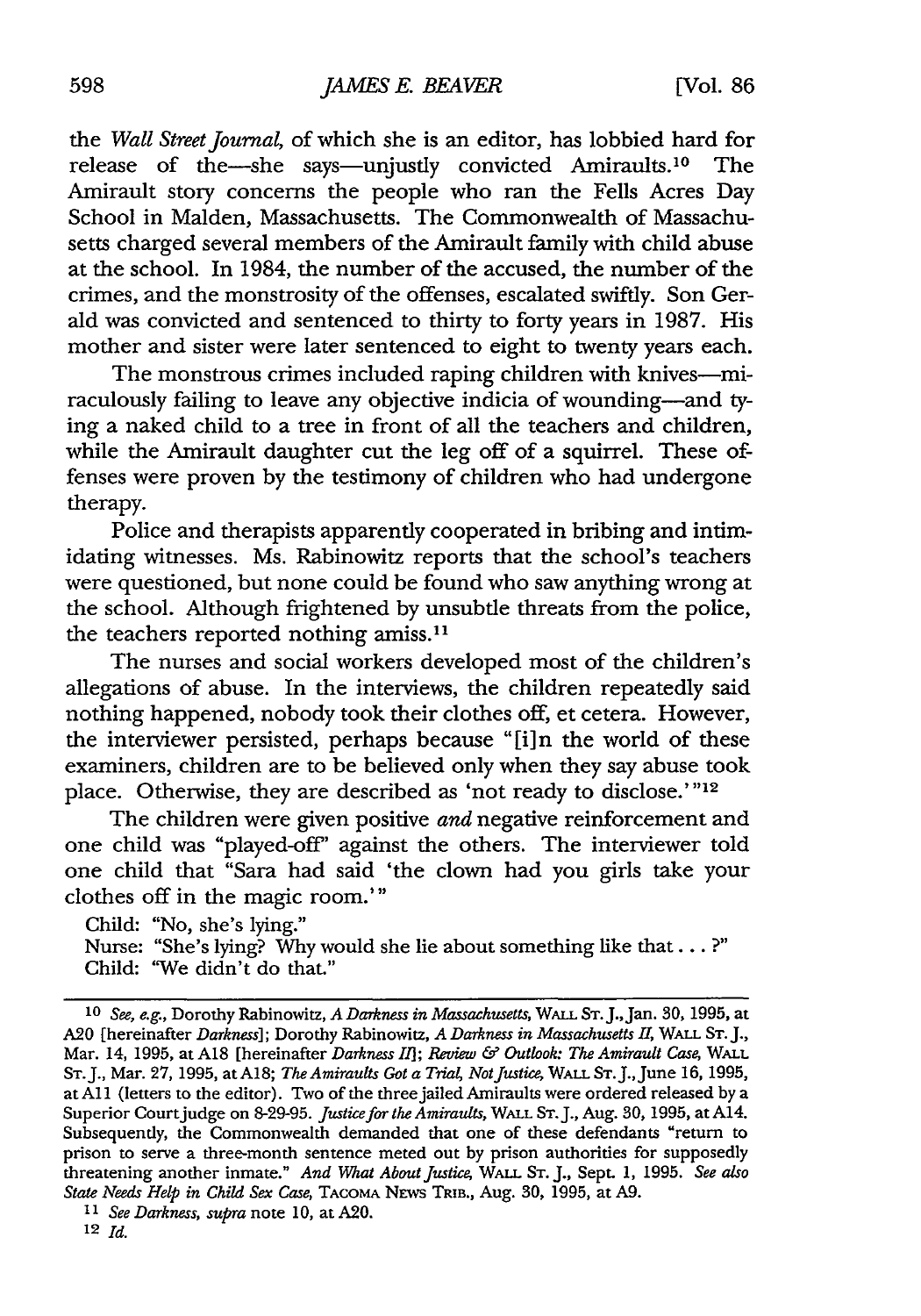The interviewer next tells this child: Nurse: "I really believed her [Sara] because she told me all about it, and she even told me what the clown said." Child: 'Vhat was it?"

Obviously, this case was built upon fabricated evidence. The fabrications, Ms. Rabinowitz says, were "wholesale."<sup>13</sup> No reasonable person, she says, who looked at the trial transcript, could doubt that three innocent citizens were imprisoned on the basis of some of the most fantastic claims ever presented to an American trier of fact.14

Two of the Amiraults were denied parole-because they continued to assert their innocence.<sup>15</sup> The judge who presided at their trial thereupon issued an order to revise and revoke their sentences. "Agitated prosecutors" (Ms. Rabinowitz's term) secured a reversal of the order-unprecedented in Commonwealth history.16 Like the witch trials of an earlier Massachusetts, this prosecution will someday be the source of "amazement and horror." Meantime, 'Violet Amirault lies locked in prison along with her son and her daughter, while the days and years of life slip past."<sup>17</sup>

A self-congratulatory seminar entitled "The Fells Acres Day School Case-A Model Inter-disciplinary Response," was held shortly after sentencing. Malden Police Inspector John Rivers revealed the pressure that was put on the children when he observed that interviewing the children was "like getting blood from a stone."18 One child said more than a dozen times that Gerald Amirault had not touched her.19 But children can finally be manipulated to tell the desired story.20

**17** *See Darkness, supra* note 10, at **A18.**

*18 See Darkness I, supra* note 10, at A18.

**19** *Id.*

"Nobody didn't do itl"

In time, with subsequent interviews, the child would finally say what the interrogator wanted her to say. So was born another set of charges. *Id.*

**<sup>13</sup>** *Id.*

<sup>14</sup> *Id.* For perhaps an even more outrageous interrogation of a child, see State v. Michaels, 642 A.2d 1372, 1387-88 (N.J. 1994).

**<sup>15</sup>** *See Darkness* **H,** supra note **10,** at A18 ("[T]he psychologists in prison and the parole board had difficulty grappling with the fact that all the Amiraults continue affirming their innocence. 'Parole denied. Vigorously denies the offenses.'").

**<sup>16</sup>** The District Attorney whose office prosecuted the case became the Attorney General of Massachusetts. The trial prosecutor is now in private practice in a firm specializing in civil cases for sex abuse. See Darkness, supra note 10, at A20; Darkness II, supra note 10, at A18.

**<sup>20</sup>** Interviewer: "Did anybody touch Penny [the child's friend] on her bum?" Child: "Nobody. Nobody didn't do it."

Four more times the interviewer asks if anybody touched the children--to which she gets the same answer of "no," "no." Asked still again, the exhausted child finally erupts.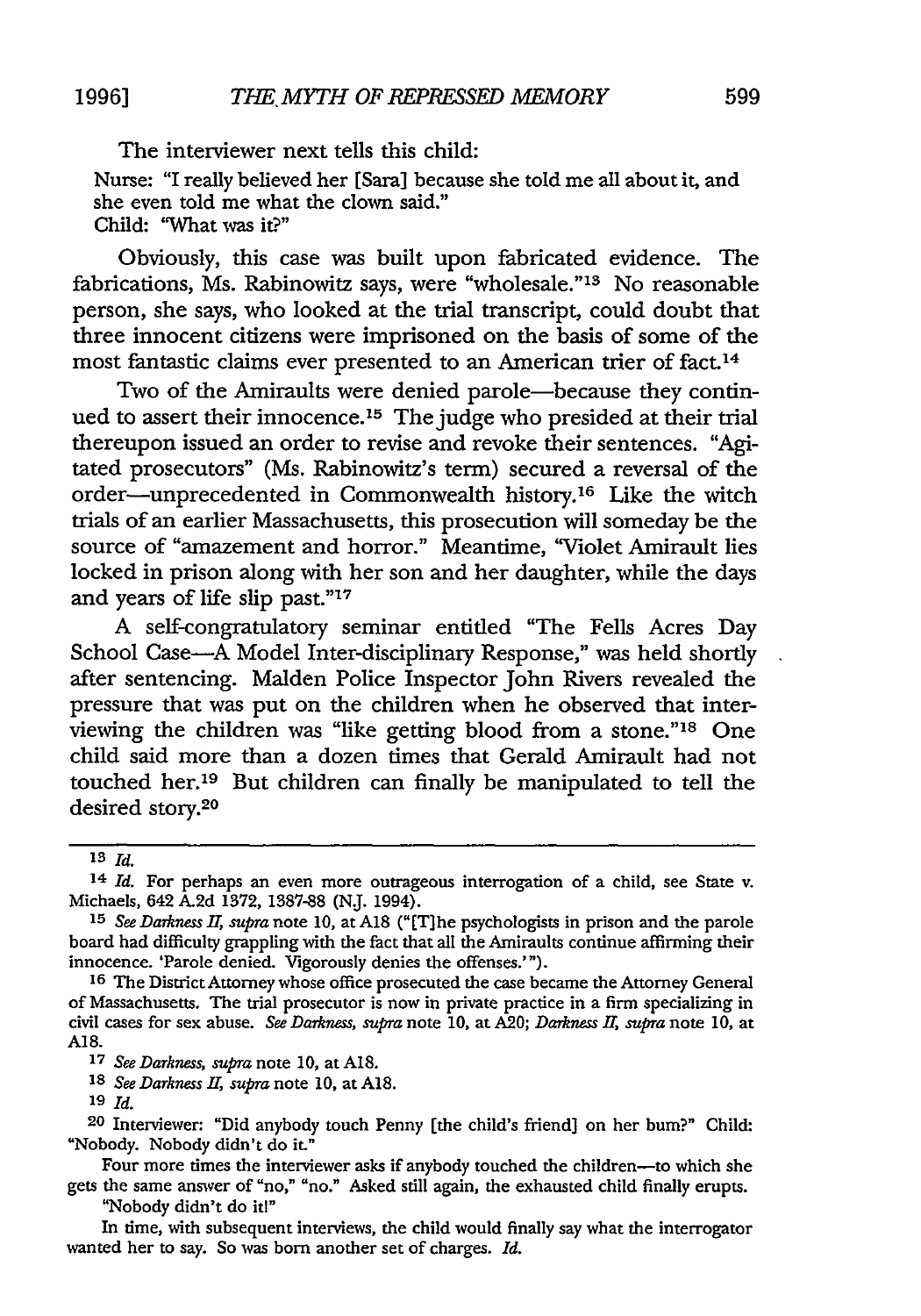The tragedy suffered by the Amiraults was not limited to imprisonment. Assailants fired bullets into the Amirault home, barely missing the occupants. The Fells Acres school was closed by authorities before any Amirault was tried. All the Amirault property was tied up in litigation. The driving force, in these cases, appears to be *true belief* a consuming ideology, producing new standards of therapeutic justice in which day care operators, parents, and others are deemed guilty before inquiry begins. It is difficult for citizens-including journalists-to grasp that in cases like the Amiraults,' "nothing... happened to the children but the arrival of the investigators" and the therapists.<sup>21</sup>

The *Wall Street Journal's* series is echoed by the *Boston Globe,22* and by *The New Republic.*<sup>23</sup> "A look at the sources-court transcripts, interview tapes, expert testimony-that constitute the brief for the prosecution provides further evidence of the Amirault conviction as a case study of mass hysteria, fueled by panicky parents, vicious prosecutors, opportunistic therapists and a rapacious news media who showed no qualms about assuming guilt."24

Another chapter for the Loftus book, and further proof of the broad problem assailing this nation, can be derived from *State v. Michaels.*<sup>25</sup> The New Jersey Supreme Court harshly criticized investigators for using "coercive and unduly suggestive methods" in interviewing children. The Court asserts that the recorded interviews show "the use of mild threats, cajoling, and bribing."<sup>26</sup> Positive "reinforcement was given when children made inculpatory statements," but "negative reinforcement was expressed when children denied being abused or made exculpatory statements."<sup>27</sup>

Almost half "of the thirty-four children were told, at one time or another, that Kelly [defendant] was in jail because she had done bad things to children." The children were enlisted to help keep "Kelly" in jail. For example, "they were told that the investigators 'needed their help' and that they could be 'little detectives.'" The children

- **25** 642 A.2d 1372, 1380 (N.J. 1994).
- **26** *Id.* **27** *Id.*

600

<sup>21</sup> *See Darkness II, supra* note 10, at A18.

<sup>22</sup> *See, e.g.,* John Milne, *Amiraults Ask Judge for a New Tria4* **BOSTON** GLOBE, Sept. 18, 1995, at 27;John Milne, *Amiraults'Laryer Bids For New Trial Today,* BOSTON GLOBE, Aug. 17, 1995, at 28; John Ellement, *New Trial is Sought in Fell's Acre Case: Request Based on SJC Ruling* **BOSToN GLOBE,** Mar. 31, 1995, at 31; *Weld Says Amiraults Need to Seek Commutation,* BOSTON **GLOBE,** Mar. 28, 1995, at 24; Charles M. Sennott, *Questions Prompt Reexamination of Fells Acres Sexual Abuse Case,* **BOSTON GLOBE,** Mar. 19, 1995, at 16, 17.

**<sup>23</sup>** Ruth Shalit, *Witch Hunt,* **NEw** REPUBLIC, June 19, 1995, at 14.

<sup>24</sup> *Id.*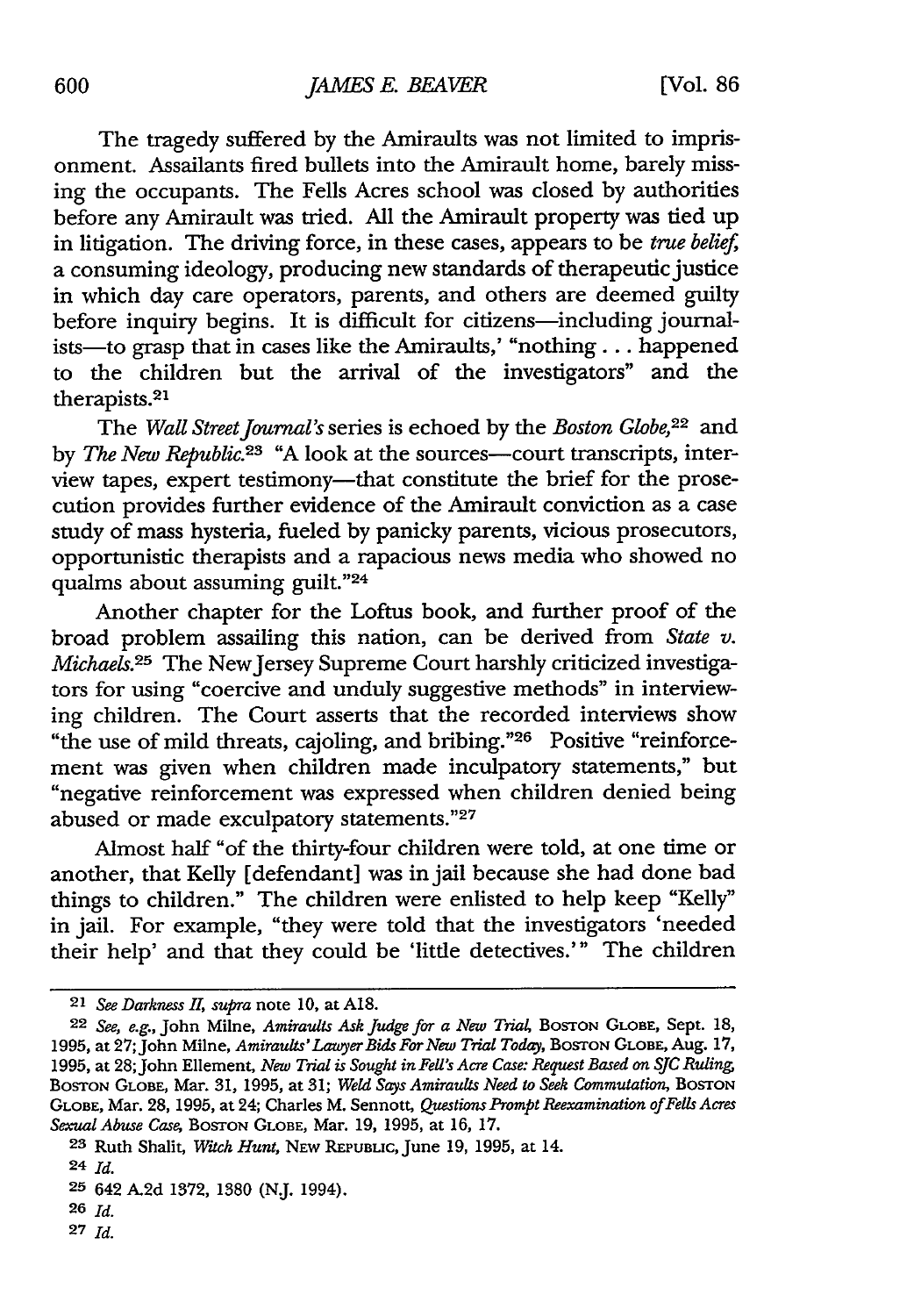were also introduced to the police officer who had arrested the defendant and shown the handcuffs used during her arrest; "mock police badges were given to children who cooperated."28

How such witnesses and stories can be believed based only on such evidence is a marvel. It parallels induced "witchcraft" hysteria about day care centers all over this country.<sup>29</sup> It may be no coincidence that these spectacular child abuse cases emerged shortly after passage of the Mondale Act of 1979,<sup>30</sup> which provides huge increases in funds for child protection agencies and abuse investigators. The appearance of huge amounts of government money produced enormous increases in agencies and staff, which in turn created investigations culminating in accusations of child sex abuse on a scale never seen before.<sup>31</sup>

Dr. Loftus and Ms. Ketcham give numerous examples similar to the Amirault story. In all these stories the alleged abuser is clearly, probably, or very possibly, innocent. For example, Raymond and Shirley Souza were convicted of multiple counts of rape and indecent assault and battery upon the person of their daughter, Shirley Ann. The assault allegedly occurred ten or more years earlier and there was no physical evidence.<sup>32</sup> Their conviction was based solely on the terribly bizarre, indeed impossible, uncorroborated testimony of Shirley Ann.

In another similar example, the Franklin case,<sup>33</sup> Eileen's father, George Franklin, was convicted of first-degree murder twenty-one years after the fact. His conviction was based solely on the recaptured memory testimony of the daughter.<sup>34</sup> Although "in this and other cases of repressed memory we will never be sure what really happened,"35 "there is a very real possibility that [Eileen's] whole concoction was spun not from solid facts but from the vaporous breezes of

*34 Id.* at 65.

<sup>28</sup> *Id.*

**<sup>29</sup>***See,* e.g., McMartin v. Children's Inst. Int'l, 261 Cal. Rptr. 437 (Cal. *Ct* App. 1989), *cert. denied* 494 U.S. 1057 (1990). *See* John Gillie, *Court Upholds Dismissal of Sex Charges; Ruling May End Sortland Case,* NEWs TRm., June 2, 1994, at B1. There was extensive news coverage of this lengthy trial in the *Tacoma News Tribune. See,* e.g.,John Gillie, *Prosecutor to Appeal Sortland Dismissal* TACOMA NEWS TRIB., Dec. 19, 1990, at B1. Local attorneys, Jack Abolofia, Gary Clower and Bryan Hershman covered themselves with glory in securing dismissals.

<sup>30</sup> Adoption Assistance and Child Welfare Act of 1980, Pub. L 96-272, 94 Stat. 500 (1980) (codified as amended in scattered sections of 42 U.S.C.). One section of this Act raised the ceiling on federal matching funds for state social service programs from \$2.5 billion annually to **\$3.3** billion. Many, many "witches" can be uncovered for \$800,000,000.00.

**<sup>31</sup>** *See Darkness, supra* note 10, at **A20.**

**<sup>32</sup>** *See* LoFrus **&** *KsrcHAm, supra* note 1, at 2.

**<sup>33</sup>** *Id.* at **38.**

**<sup>35</sup>** *Id.*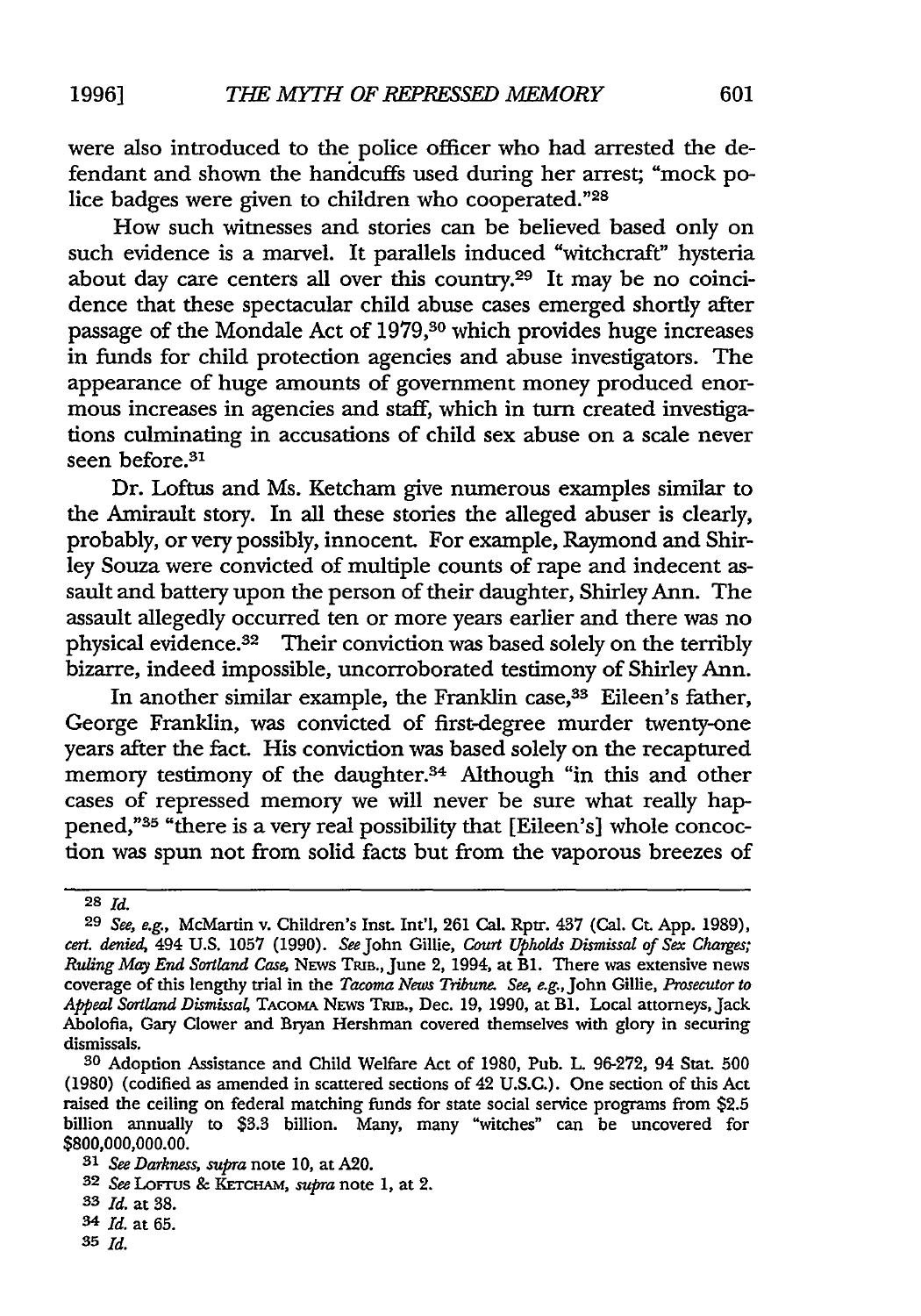wishes, dreams, fears, desires."36 According to Loftus and Ketcham, Eileen's mind, "operating independently of reality," worked hard to develop a "sensible package"; ambiguities, inconsistencies, etc., "revealed to her in one blinding moment of insight a coherent picture of the past that was nevertheless completely and utterly false. Eileen's story is *her* truth, but it is a truth that never happened."<sup>37</sup> Historical truth and subjective belief ("psychic reality"38), in this area, are often totally inconsistent.

Loftus and Ketcham do not challenge "the reality of childhood sexual abuse or traumatic memories,"<sup>39</sup> and the authors "do not question the trauma of the sexually abused child."40 Moreover, they do "not express... reservations about the skills and talents of therapists who work hard.., to elicit memories that for many years were too painful to put into words."41 These professionals must be distinguished from the "quacks" who brainwash and goad in the many cases detailed in the book like the Amirault and Michaels cases. The authors neither dispute nor affirm recaptured memories. "We are only questioning the memories . . . referred to as 'repressed,'—memories that did not exist until someone went looking for them."42

Obviously, childhood sexual abuse exists. But in the obvious cases, like the cases of John Wayne Gacy<sup>43</sup> and Joel Steinberg,<sup>44</sup> there is some physical evidence. Without such evidence, it has been justly stated, there often "is *absolutely no way to distinguish between fact and fantasy"* in these cases.45 One therapist observes that toward the end of his career it became "fashionable" among therapists to search "assiduously" for cases of "childhood sexual abuse among their patients" and "to demonstrate their findings with the pride of a hunter displaying a trophy."46

Since in many, and probably in most, cases of recapture of memory from "repression," there is no objective "supporting" evidence,

**<sup>36</sup>** *Id.*

**<sup>37</sup>** *Id.* There is an obvious inconsistency between the statements "we will never know" and "coherent picture **...** that was... completely and utterly false." This is the crux of the problem. We are dealing with ancient history where there are no records! It is like detailing the history of the Turkish Nation in the Third Millennium B.C.!

**<sup>38</sup>** *Id.*

**<sup>39</sup>** *Id.* at 141.

**<sup>40</sup>** *Id.*

<sup>41</sup> *Id.*

**<sup>42</sup>** *Id.*

<sup>43</sup> People v. Gacy, 468 N.E.2d 1171 (Ill. 1984), cert. denied, 470 U.S. 1037 (1985).

<sup>44</sup> People v. Steinberg, 595 N.E.2d 845 (N.Y. 1992).

<sup>45</sup> Lars B. Lofgren, *The Mystical Kingdom of Memory,* WALL **ST.** J., Dec. 10, 1993, at A15 (letter to editor).

<sup>46</sup> *Id.*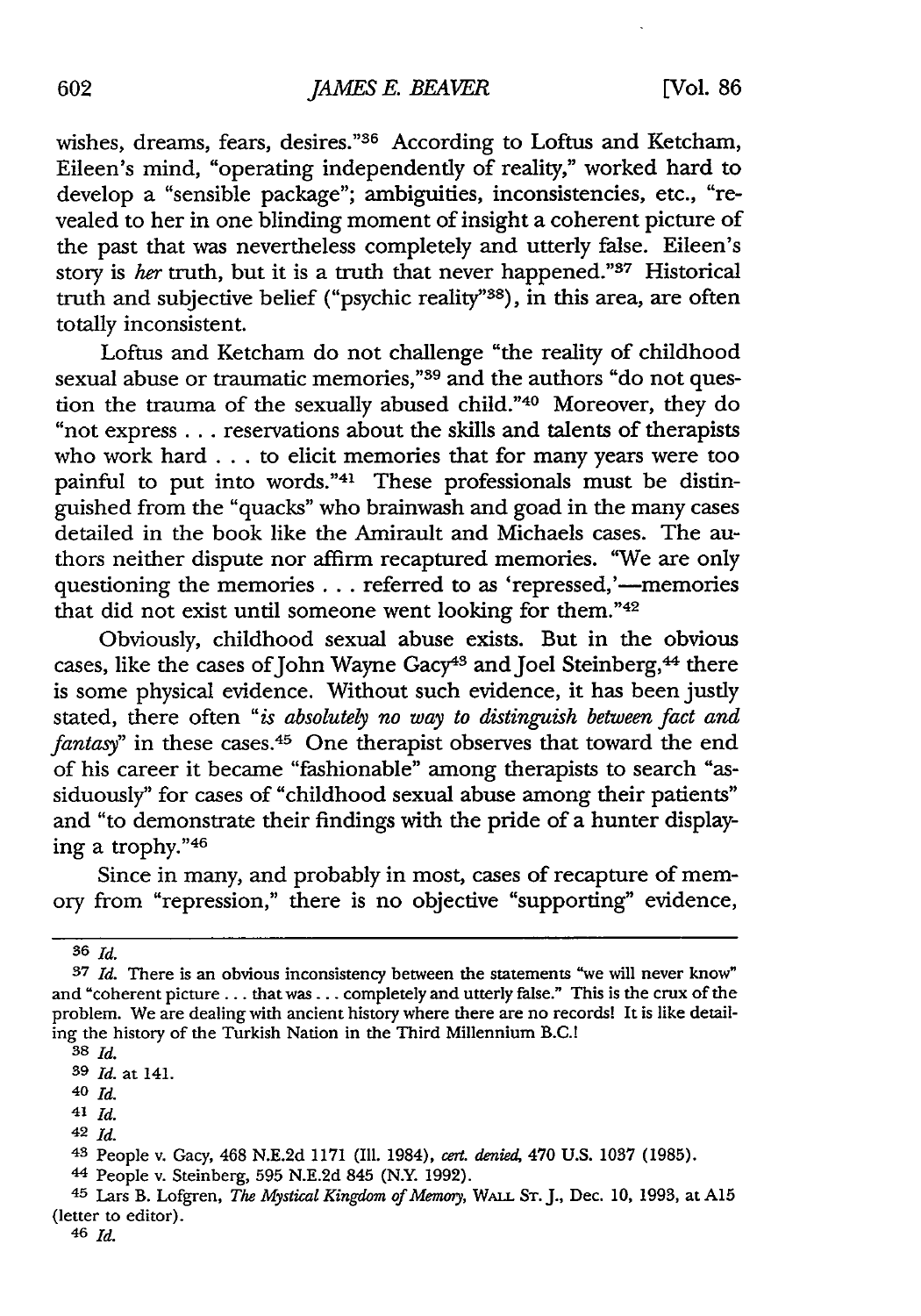what should be done about recovered memories? One answer would be to make the statute of limitations run from the date of the "recaptured" event, unless some corroboration can be produced. In *Lemmerman v. Fealk47* complaints were untimely filed-untimely **by** forty to fifty years. Plaintiffs asserted that childhood sexual abuse had been "repressed" and only lately recaptured. Therefore, they argued, the statute of limitations was tolled because the cause of action was only recently "discovered."48 Under Michigan law the limitation period begins to run in many cases only after discovery of the actionable event 49 Plaintiffs also asserted that the statute of limitations was in any case tolled by intervening "insanity."50 The Michigan Supreme Court rejected both claims. Where the discovery rule applies, for example in medical malpractice cases, some objective tangible result of defendant's action existed to ensure reliable fact finding.<sup>51</sup> In contrast, in the repressed memory cases, one person's version is pitted against another's as the basis for liability determination. This situation does not permit the avoidance of stale and fraudulent (perhaps confabulated) claims that is the central purpose of the statute of limitations.

Unfortunately, following the Zeitgeist, many modem decisions do not follow the Michigan Supreme Court. Thus, the Minnesota Court of Appeals held an action against a former teacher and school district for sexual abuse thirteen years before initiation of the suit would lie, because the newly-enacted discovery provision in the limita-

**50** *Id.*

<sup>47 534</sup> N.W.2d 695 (Mich. 1995). *See also* State v. Hungerford, 1995 WL 378571 (N.H. 1995) (repressed memory therapy has not gained general scientific acceptance); Sanchez v. Archdiocese of San Antonio, 873 S.W.2d 87 (Tex. Ct. App. 1994), *distinguished* inVesecky v. Vesecky, 880 S.W.2d 804, 806 (Tex. *Ct.* **App.** 1994) (finding that the "discovery" rule inapplicable in child sex abuse cases; tortious acts, if any, here, were 45 years old; all alleged actors were dead; no corroboration of plaintiff's story possible); Seto v. Willits, 638 A.2d 258, 262 (Pa. Super. Ct. 1994) (statutory "standard of reasonable diligence is an objective or external one which permits tolling.., only where 'a reasonable... person in the plaintiff's position would have been unaware of the salient facts'"); Vandenheuvel v. Soweli, 886 S.W.2d **100** (Mo. **App.** 1994) (no tolling by repression of memory for perhaps 40 years).

<sup>48</sup> *Lemmerman,* 534 N.W.2d at 698.

<sup>49</sup> *Id.*

**<sup>51</sup>** *Id* at 699. ("In those instances in which we have applied the common-law discovery rule to extend the Statute of Limitations, the dispute **...** has been based on evaluation of a factual, tangible consequence of action by the defendant, measured by an objective external standard .... [In] the present claims... liability must be determined solely by reference to one person's version of what happened as against another's .... *.") See* Gary M. Ernsdorff & Elizabeth F. Loftus, *Let Sleeping Memories Lie? Words of Caution About Tolling the Statute of Limitations in Cases of Memoy Repres* 84J. CRiM. L. & **CIUMINOLOGY** 129, **166 (1993).**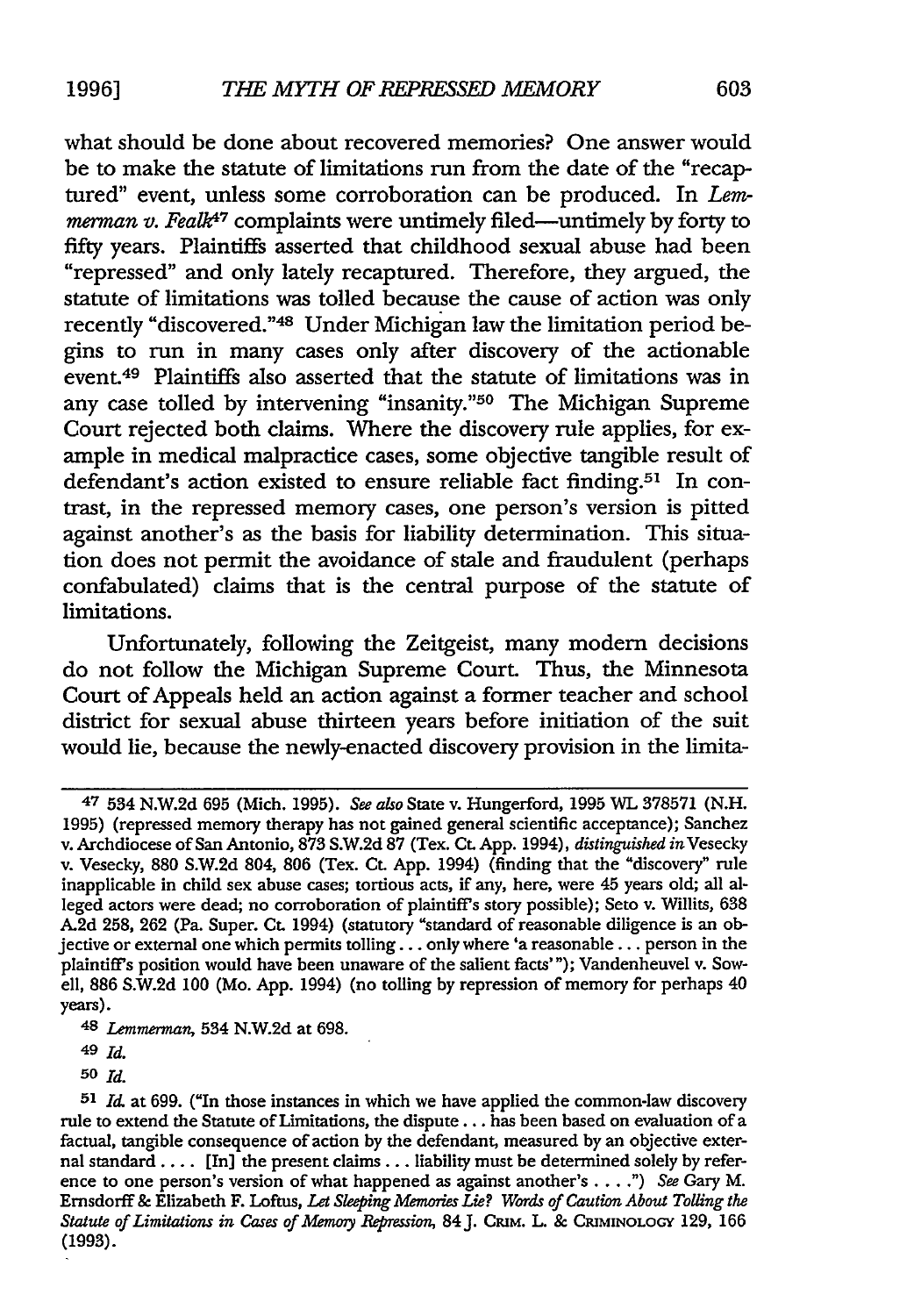tions title of the code applied, and *applied retroactively.52* Under the statute, the claim did not arise until the victim "knew or had reason to know [his] injury was caused by . . . abuse."<sup>53</sup> Retrospective application was held not to offend due process or other rights of defendants.

Similarly, the Court of Appeals of North Carolina<sup>54</sup> reversed a trial court's grant of summary judgment when a granddaughter sued her grandmother for sexual abuse twenty-eight years earlier. The limitations period for battery and intentional infliction of emotional distress was tolled because the evidence showed the granddaughter was "incompetent" at all times from the date of alleged abuse until a professional sodium amytal interview. 55 The court relied strongly on the affidavit of John Humphrey, M.D., that plaintiff suffered from "posttraumatic stress disorder."56

54 Leonard v. England, 445 S.E.2d 50 (N.C. Ct. App. 1994).

**56** *Id.* at 51. *See also* Fager v. Hundt, 610 N.E.2d 246 (Ind. 1993) (summary judgment precluded although the memory had been repressed for 24 years); Ault v. Jasko, 637 N.E.2d 870 (1994) (Two dissenting opinions compare memory recovery to polygraphy and stating it should be viewed with the same skepticism and critical examination as that evidence. Both dissents also assert that the legislative branch is the proper forum to determine such issues.); Olsen v. Hooley, 865 P.2d 1345 (Utah 1993) (complete repression of memory requires application of discovery rule if there is corroboration of the memory); Mary **D.** v. John **D.,** 264 Cal. Rptr. 633 (Cal. Ct. App. 1989) (action will lie); Vesecky v. Vesecky, 880 S.W.2d 804 (Tex. Ct. App. 1994) (holding that where a memory of childhood sexual abuse is repressed by psychological defense mechanisms, the statute of limitations is tolled); Farris v. Compton, 652 A.2d 49 (D.C. **CL** App. 1994) (similar). For in-depth discussion of the discovery rule in sex abuse cases, see Ann Marie Hagen, *Tolling the Statute of Limitations for Adult Survivors of Childhood SexualAbuse,* 76 IOWA L. REv. 355 (1991); Carolyn B. Handler, Note, *Claims of Adults Molested as Children: Maturation of Harm and the Statute of Limitations Hurdle,,* 15 FORDHAM URn. L.J. 709 (1987); Melissa G. Salten, Note, *Statutes of* Limitations in Civil Incest Suits: Preserving the Victim's Remedy, 7 HARV. WOMEN'S L.J. 189 (1984).

Washington State is a good case study. *See* WASH. **REV. CODE** § 4.16.340; 1991 WASH. LAwS 1084-5. The statute provides that all actions for childhood sexual abuse must commence within three years of the date the act causing injury is "discovered." *Id.* The statute provides the following new Section:

The legislature finds that:

(1) Childhood sexual abuse is a pervasive problem that affects the safety and wellbeing of many of our citizens.

(2) Childhood sexual abuse is a traumatic experience for the victim causing longlasting damage.

(3) The victim of childhood sexual abuse may repress the memory of the abuse or be unable to connect the abuse to any injury until after the statute of limitations has run.

(4) The victim of childhood sexual abuse may be unable to understand or make the connection between childhood sexual abuse and emotional harm or damage until many years after the abuse occurs.

**(5)** Even though victims may be aware of injuries related to the childhood sexual abuse, more serious injuries may be discovered many years later.

**<sup>52</sup>** K.E. v. Hoffman, 452 N.W.2d 509 (Minn. Ct. App. 1990); *accord* Blackowiak v. Kemp, 528 N.W.2d 247 (Minn. Ct. App. 1995).

**<sup>53</sup>** *Hoffman,* 452 N.W.2d at 512.

**<sup>55</sup>** *Id.* at 52.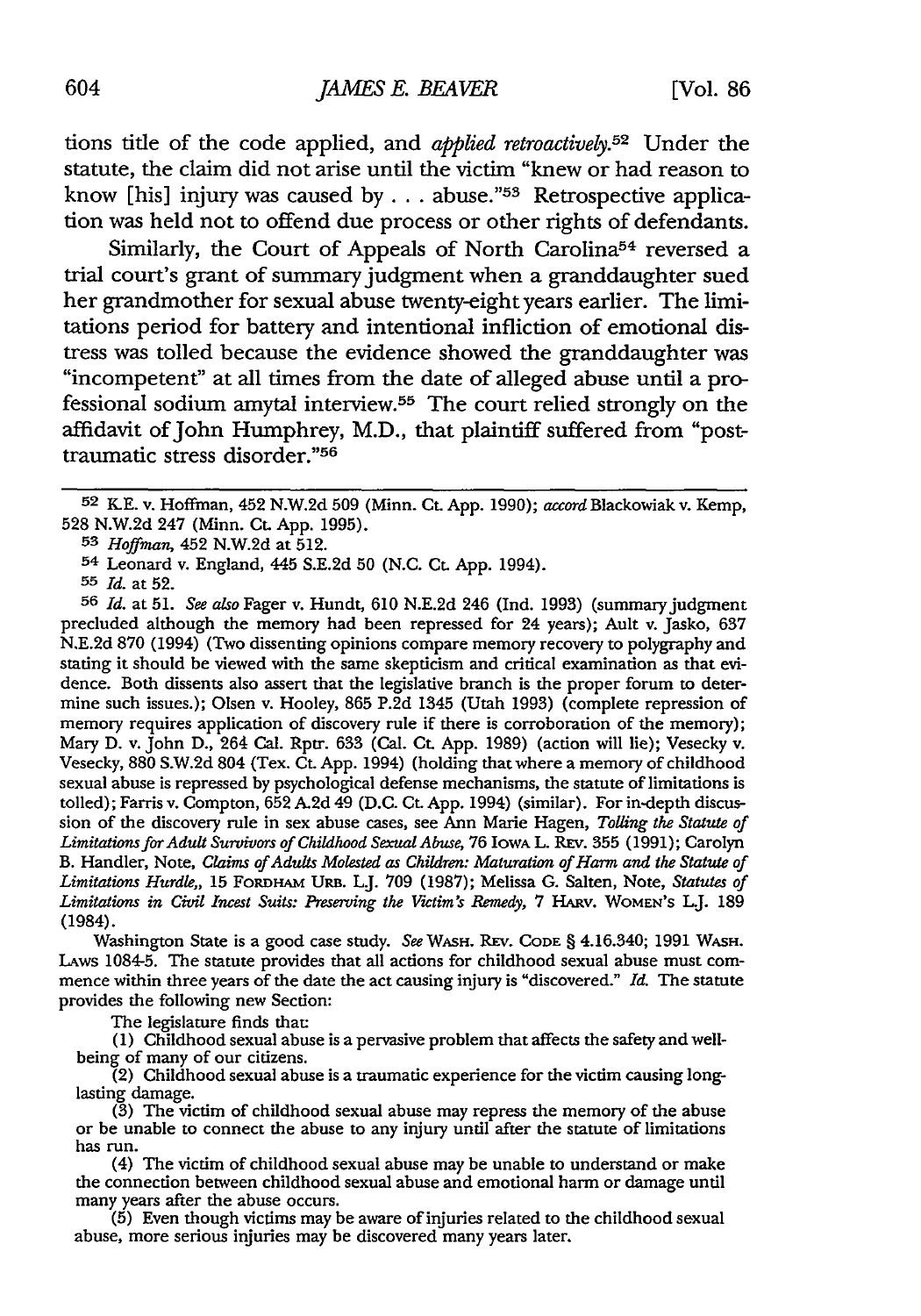In an ideological-sentimental-age, when special interests get all the play, when rape shield statutes can be enacted in every jurisdiction within a single decade,<sup>57</sup> when the hearsay rule can be abolished by statute in the case of child testimony up to age eighteen,<sup>58</sup> and the statute of limitations amended to permit actions based on repressed memory though the alleged events be decades old,<sup>59</sup> mass hysteria cases and recovered memory cases can be expected. But such cases tend to be perversions of the spirit of Anglo-Saxondom.

Elizabeth Loftus and Katherine Ketcham have written a most valuable book, a sound book, a courageous book. Indeed, one must admire Professor Loftus enormously. Her original research on memory is highly respected, basic, and extensive.<sup>60</sup>

Yet the book is not without fault. Its organization is episodic. Editorial lapses occur: for example, at one place in the text "the" is

It is still the legislature's intention that Tyson v. Tyson, 727 P.2d 226 (1986) be reversed, as well as the line of cases that state that discovery of any injury whatsoever caused by an act of childhood sexual abuse commences the statute of limitations. The legislature intends that the earlier discovery of less serious injuries should not affect the statute of limitations for injuries that are discovered later.

This law manifests strong "therapist-thinking" of the sort justly attacked in the Loftus book. **57** See, *ag.,* **ALA. CODE** § 12-21-203 (1995); **ALASKA STAT.** § 12.45.045 (1995); **ARI. CODE ANN.** § 16-42-101 (Michie 1994); COLO. **REv. STAT. ANN.** § 18-3-407 (West 1986); CONN. **GEN. STAT. §** 54-86f (West 1994); FLA. **STAT.** ANN. § 794.022 (West 1992); **GA. CODE ANN.**

§ 38-202.1 (Harrison 1994); 725 ILL. **COMp. STAT.** 5/115-7 (1994); IND. **CODE ANN.** § 35-37- 4-4 (West 1986); **KAN. STAT. ANN.** § 21-3525 (1988); **LA CODE EVID. ANN.** art. 412 (West 1995); **MD.** ANN. **CODE** art. 27, § 461A (1987); MASS. **ANN. LAWS** ch. 233, § 21B (Law Co-op 1986); MICH. **COMp.** LAWS **ANN.** § 750.520j (1991); MISS. **CODE ANN.** § 97-3-68 (1994); R.I. **GEN.** LAws § 11-37-13 (1994); WASH. REv. **CODE ANN.** § 9A.44.020 (West 1988).

*58* See, e.g., CAL. **EVID. CODE** §§ 1228, 1293 (West 1995); **COLO.** REv. **STAT. ANN.** § 13-25- 129 (West 1987); **FLA. STAT. ANN.** § 90.803(23) (West Supp. 1996); 725 ILL. **COMP. STAT.** 5/ 115-10 (1994); **KAN. STAT. ANN.** § 60-460(dd) (1994); LA. **CODE EVID. ANN.** arts. 801, 804 (West 1995); LA. CHILDREN'S CODE **ANN.** arts. 322-29 (West 1995); **MD. CODE ANIN., CTS & JUD. PROC.** § 9-103.1 (1995); MINN. **STAT.** ANN. § 595.02(3) (1988); N.J. R. EvID. 803(27); **OHIO** REv. **CODE ANN.** §§ 2151.35(F), 2907.41 (Baldwin 1994); **OR. REv. STAT.** § 40.460, Rule 803(18a) **(b)** (1995); TEx. **CODE PROC. ANN.** art. 38.071 (West 1995); Wis. **STAT. ANN.** § 908.08 (West 1993).

*59* See supra note **56.**

**60** See, e.g., EuZABETH F. LoFrus &JAMES M. DO=u., **EYEwrrNEsss** TESTIMONY. CIVIL **AND** CRIMINAL **(2d** ed. 1992); **ELIZABErH** LoFrus & KATHERINE KETcHAM, WITNESS **FOR THE DE-**FENSE (1991); GARY L. WELLS & ELIZABETH LOFTUS, EYEWITNESS TESTIMONY: PSYCHOLOGICAL **PERSPECrIVEs** (1984). Loftus is a Professor of Psychology at the University of Washington and an Adjunct Professor at the University of Washington School of Law. She has published 18 books and more than 250 articles. She holds three honorary doctorates: Leiden University (The Netherlands), C.C.N.Y., and Miami of Ohio. She won the 1995 Distinguished Contributions to Forensic Psychology Award from the American Academy of Forensic Psychology. Her Ph.D. is from Stanford University.

<sup>(6)</sup> The legislature enacted RCW 4.16.340 to clarify the application of the discovery rule to childhood sexual abuse cases. At that time the legislature intended to reverse the Washington supreme court decision in Tyson v. Tyson, 727 P.2d 226 (1986).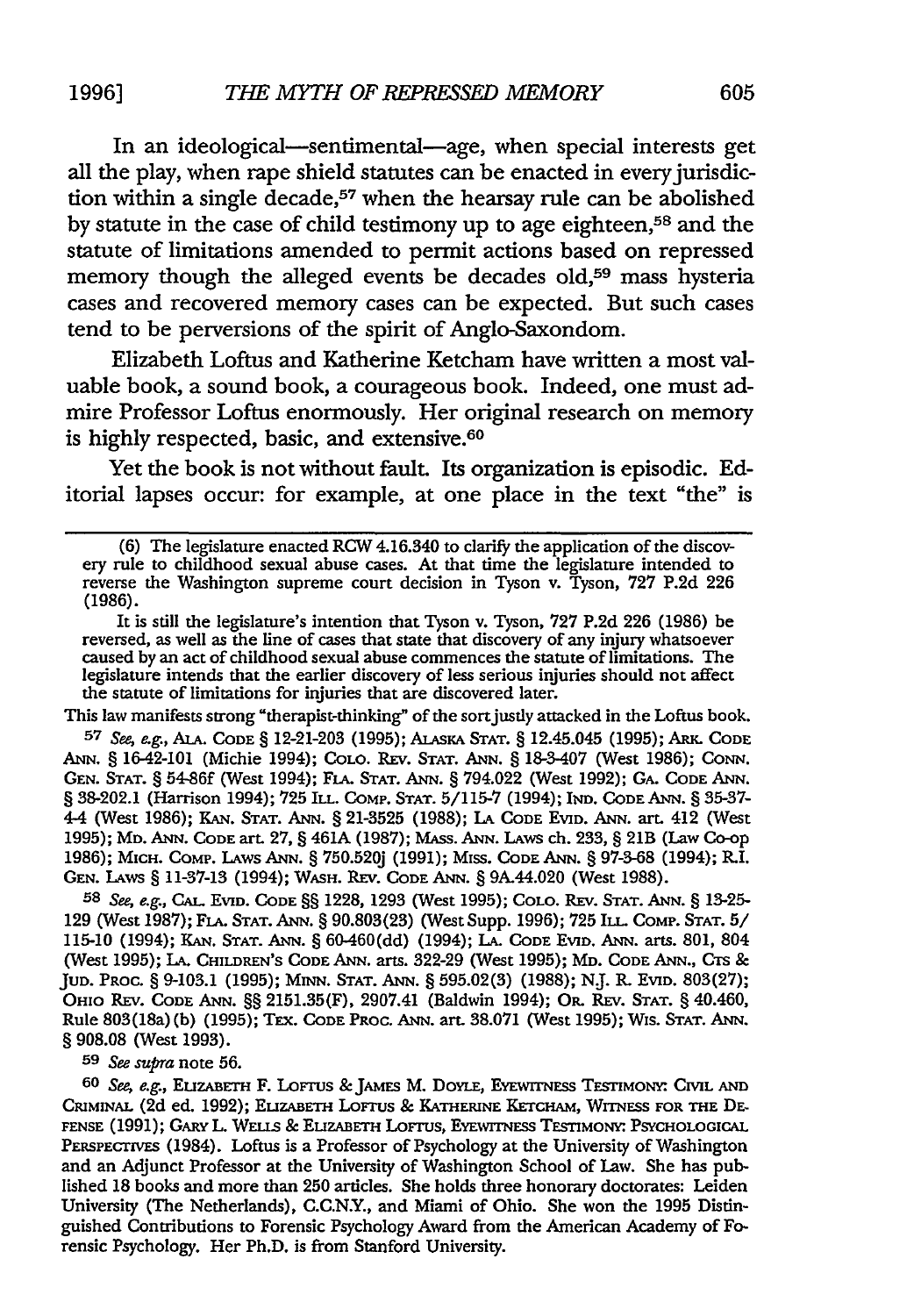spelled "th."<sup>61</sup> Even this reviewer, an agnostic, considers that when referring to God as "He," the 'H' should be capitalized.<sup>62</sup> Hyphens are also dropped.<sup>63</sup>

Dr. Loftus is not totally objective and without sentiment. For example, when she was asked to testify in the case of John Demjanjuk, she declined because she is Jewish, and Demjanjuk, a Ukrainian, was alleged to be "Ivan the Terrible" of Treblinka. Her excuse was that her co-religionists, especially the "eyewitnesses," would "have felt betrayed." She explained, "The cost of testifying as a defense witness would have been too great for the people I love most."64

Still, Dr. Loftus has greatly contributed to the improvement of the world in which she lives. She has had to brave the obloquy of "True Believers" (her words),<sup>65</sup> charges of being "antiwoman," "antichild," "dirty," and causing "damage."<sup>66</sup> A friend warned her, "Get out of this whole field before your reputation is destroyed."67 Critics of belief in recaptured, formerly repressed memory stories, like Loftus, are told they are "in denial,"<sup>68</sup> and they are frequently villified.<sup>69</sup> Loftus was once described as "the Evil Pedophile Psychologist from Hell,"70 and before a professional audience of psychologists and psychiatrists in San Francisco, she "was hissed and booed."71 During an airplane trip, another psychologist discovered the identity of Dr. Loftus and "she started swatting [Dr. Loftus] over the head with her newspaper."72

It is generally very dangerous to rely upon psychiatrists, psychologists, therapists, social workers, and other "healing professionals." Many such persons are of highest quality, but many others are quacks or worse. As partial proof, see the September-October 1964 issue of Fact magazine, in which 1,189 of the then 7,453 members of the American Medical Association classed as psychiatrists, responded to a survey

**65** LoFrus **&** KETCHAM, *supra* note 1, at 32.

- **67** *Id.* at 35.
- 68 *Id.* at 147.
- **69** *Id.* at 36.
- **70** *Id.* at 213.
- **71** *Id.* at 211.
- **72** *Id.*

**<sup>61</sup>** LoFrus & KETCHAM, *supra* note **1,** at **97.**

**<sup>62</sup>** *Id.* at 179.

**<sup>63</sup>** *Id.* at 207.

<sup>64</sup>Sharon LaFraniere, *Identifying Ivan': Does Memory Mislead,* WASH. Posr, Aug. 27, 1992, at A29. Demjanjuk, was convicted but, following a decision of the Supreme Court of Israel, was released, as not being "Ivan the Terrible." The Sixth Circuit Court of Appeals later wrote an astounding opinion concerning the outrageous conduct of the Office of Special Investigations, Department of Justice, concealing evidence in this case. Demjanjuk v. Petovsky, 10 F.3d 338 (6th Cir. 1993).

**<sup>66</sup>** *Id.* at 32-33.